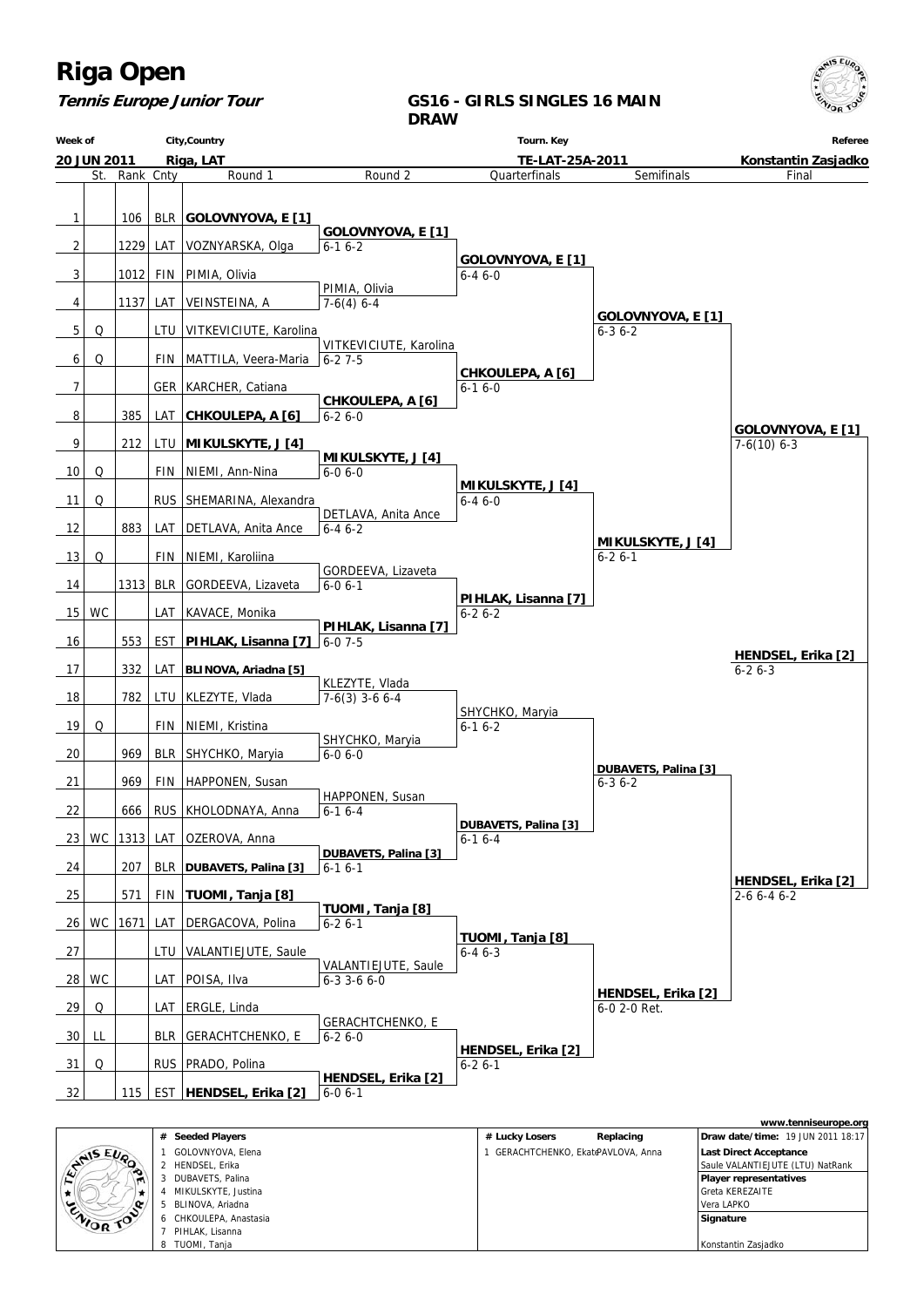### **Tennis Europe Junior Tour**

#### **GD16 - GIRLS DOUBLES 16 MAIN DRAW**

**Week of 20 JUN 2011 City,Country Riga, LAT Tourn. Key TE-LAT-25A-2011 Referee Konstantin Zasjadko** St. Rank Cnty **Round 1** 1 **WC** 115 106 EST BLR **GOLOVNYOVA, Elena [1] HENDSEL, Erika** 2 | Bye  $3$  | 1137 LAT LAT POISA, Ilva VEINSTEINA, Anna Annija 4 571 553 FIN EST | PIHLAK, Lisanna TUOMI, Tanja 5 237 310 RUS RUS **BRYZGALOVA, Yulia [3] POSPELOVA, Aleksandra** 6 | RUS LAT DEMCENKOVA, Viktorija PRADO, Polina 7 | FIN FIN | NIEMI, Karoliina NIEMI, Kristina 8 1671 LAT LAT DERGACOVA, Polina ERGLE, Linda 9 883 LTU LAT DETLAVA, Anita Ance VITKEVICIUTE, Karolina 10 842 666 RUS RUS KHOLODNAYA, Anna MUSIYCHENKO, Polina 11 | FIN FIN MATTILA, Veera-Maria NIEMI, Ann-Nina 12 385 332 LAT LAT **BLINOVA, Ariadna [4] CHKOULEPA, Anastasia** 13 1313 207 BLR BLR DUBAVETS, Palina GORDEEVA, Lizaveta 14 1012 969 FIN FIN | HAPPONEN, Susan PIMIA, Olivia 15 | LTU GER | KARCHER, Catiana VALANTIEJUTE, Saule 16 212 LTU  **MIKULSKYTE, Justina** 277 LTU **KEREZAITE, Greta [2] Quarterfinals GOLOVNYOVA, Elena [1] HENDSEL, Erika** PIHLAK, Lisanna TUOMI, Tanja 6-3 7-6(4)  **BRYZGALOVA, Yulia [3] POSPELOVA, Aleksandra** 6-0 6-1 DERGACOVA, Polina ERGLE, Linda  $6-16-4$  KHOLODNAYA, Anna MUSIYCHENKO, Polina 7-6(3) 6-3  **BLINOVA, Ariadna [4] CHKOULEPA, Anastasia** 6-0 6-0 DUBAVETS, Palina GORDEEVA, Lizaveta 6-4 6-4  **KEREZAITE, Greta [2] MIKULSKYTE, Justina** 6-1 6-1 Semifinals  **GOLOVNYOVA, Elena [1] HENDSEL, Erika** w.o.  **BRYZGALOVA, Yulia [3] POSPELOVA, Aleksandra** 6-1 6-2  **BLINOVA, Ariadna [4] CHKOULEPA, Anastasia** 6-2 6-0  **KEREZAITE, Greta [2] MIKULSKYTE, Justina** 6-2 6-3 Final  **GOLOVNYOVA, Elena [1] HENDSEL, Erika** 5-7 6-4 [10-5]  **KEREZAITE, Greta [2] MIKULSKYTE, Justina** 6-4 6-2  **GOLOVNYOVA, Elena [1] HENDSEL, Erika** 3-6 6-1 [10-5]

|                  |   |                       |              | www.riga-open.ly |                        | www.tenniseurope.org |
|------------------|---|-----------------------|--------------|------------------|------------------------|----------------------|
|                  |   | # Seeded Players      | # Alternates | Replacing        | Draw date/time:        | 20 JUN 2011 16:36    |
| <b>STAIS EUP</b> |   | GOLOVNYOVA, Elena     |              |                  | Last Direct Acceptance |                      |
|                  |   | HENDSEL, Erika        |              |                  | <b>Byes</b>            |                      |
| $\blacksquare$   |   | KEREZAITE, Greta      |              |                  | Player representatives |                      |
|                  |   | MIKULSKYTE, Justina   |              |                  | I Natalia BELOVA       |                      |
| o                |   | BRYZGALOVA, Yulia     |              |                  | l Anna SHORSHER        |                      |
| <b>CAIOR TOO</b> |   | POSPELOVA, Aleksandra |              |                  | Signature              |                      |
|                  | 4 | BLINOVA, Ariadna      |              |                  |                        |                      |
|                  |   | CHKOULEPA, Anastasia  |              |                  | Konstantin Zasjadko    |                      |

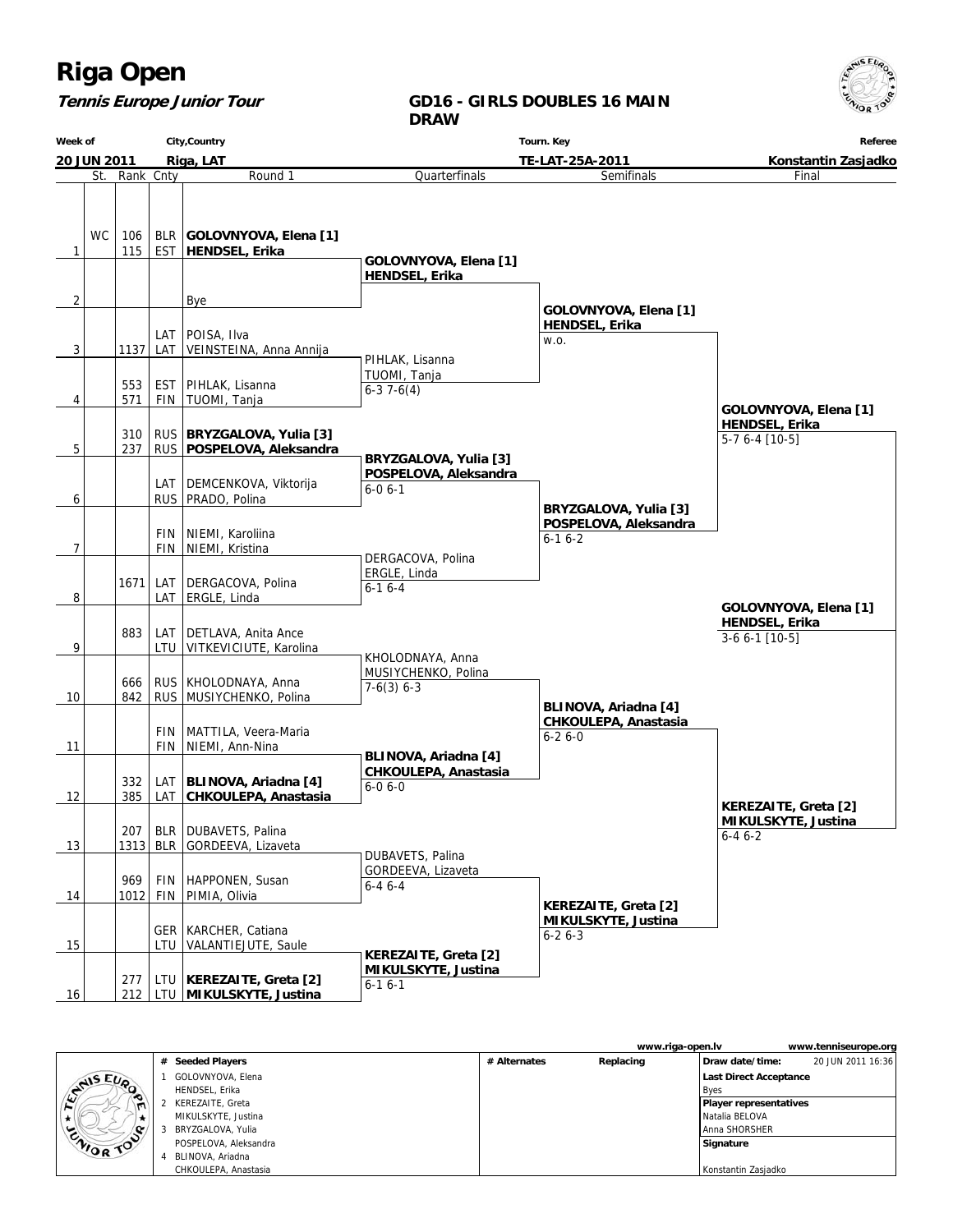

### **Tennis Europe Junior Tour**

### **GS16 - GIRLS SINGLES 16 QUALIFYING**

| Week of        |               | City, Country                                                                                                                                | Tourn. Key                                         | Referee             |  |
|----------------|---------------|----------------------------------------------------------------------------------------------------------------------------------------------|----------------------------------------------------|---------------------|--|
| 20 JUN 2011    |               | Riga, LAT                                                                                                                                    | TE-LAT-25A-2011                                    | Konstantin Zasjadko |  |
|                | St. Rank Cnty | Finals                                                                                                                                       | Qualifiers                                         |                     |  |
|                |               |                                                                                                                                              |                                                    |                     |  |
|                |               |                                                                                                                                              |                                                    |                     |  |
|                |               |                                                                                                                                              |                                                    |                     |  |
| $\mathbf{1}$   |               | FIN   NIEMI, Karoliina                                                                                                                       |                                                    |                     |  |
|                |               |                                                                                                                                              | NIEMI, Karoliina                                   |                     |  |
| $\overline{2}$ |               | Bye<br><u> 1989 - John Stein, Amerikaansk politiker (* 1908)</u>                                                                             |                                                    |                     |  |
|                |               |                                                                                                                                              |                                                    |                     |  |
|                |               |                                                                                                                                              |                                                    |                     |  |
| 3              |               | RUS SHEMARINA, Alexandra                                                                                                                     |                                                    |                     |  |
|                |               |                                                                                                                                              | SHEMARINA, Alexandra                               |                     |  |
| 4              |               | <b>Bye</b>                                                                                                                                   |                                                    |                     |  |
|                |               |                                                                                                                                              |                                                    |                     |  |
|                |               |                                                                                                                                              |                                                    |                     |  |
| 5              |               | FIN NIEMI, Ann-Nina<br><u> 1989 - Johann Harry Harry Harry Harry Harry Harry Harry Harry Harry Harry Harry Harry Harry Harry Harry Harry</u> |                                                    |                     |  |
|                |               |                                                                                                                                              | NIEMI, Ann-Nina                                    |                     |  |
| 6              |               | Bye                                                                                                                                          |                                                    |                     |  |
|                |               |                                                                                                                                              |                                                    |                     |  |
|                |               |                                                                                                                                              |                                                    |                     |  |
| $\overline{7}$ |               | LAT ERGLE, Linda                                                                                                                             |                                                    |                     |  |
|                |               |                                                                                                                                              | ERGLE, Linda                                       |                     |  |
| 8              |               | Bye<br>the control of the control of the control of the control of the control of the control of                                             |                                                    |                     |  |
|                |               |                                                                                                                                              |                                                    |                     |  |
|                |               |                                                                                                                                              |                                                    |                     |  |
| 9              |               | FIN   NIEMI, Kristina                                                                                                                        |                                                    |                     |  |
|                |               |                                                                                                                                              | NIEMI, Kristina<br><u> 1990 - Jan Alexandria (</u> |                     |  |
| 10             |               | Bye                                                                                                                                          |                                                    |                     |  |
|                |               |                                                                                                                                              |                                                    |                     |  |
|                |               |                                                                                                                                              |                                                    |                     |  |
| 11             |               | BLR GERACHTCHENKO, Ekaterina                                                                                                                 |                                                    |                     |  |
|                |               |                                                                                                                                              | PRADO, Polina                                      |                     |  |
| 12             |               | RUS   PRADO, Polina                                                                                                                          | $6-47-6(5)$                                        |                     |  |
|                |               |                                                                                                                                              |                                                    |                     |  |
|                |               |                                                                                                                                              |                                                    |                     |  |
| $13$           |               | FIN   MATTILA, Veera-Maria                                                                                                                   |                                                    |                     |  |
|                |               |                                                                                                                                              | MATTILA, Veera-Maria                               |                     |  |
| 14             |               | LAT DOROZKO, Viktorija                                                                                                                       | $7-6(2)$ 6-0                                       |                     |  |
|                |               |                                                                                                                                              |                                                    |                     |  |
|                |               |                                                                                                                                              |                                                    |                     |  |
| 15             |               | LTU VITKEVICIUTE, Karolina                                                                                                                   |                                                    |                     |  |
|                |               |                                                                                                                                              | VITKEVICIUTE, Karolina                             |                     |  |
| $16$           |               | RUS   PETUKHOVA, Maria                                                                                                                       | $6-26-1$                                           |                     |  |
|                |               |                                                                                                                                              |                                                    |                     |  |

|                       | # Seeded Players | # Alternates | Replacing | Draw date/time:               | 17 JUN 2011 18:43 |
|-----------------------|------------------|--------------|-----------|-------------------------------|-------------------|
|                       |                  |              |           | Last Direct Acceptance        |                   |
| <b>STAIS EUP</b><br>∙ |                  |              |           | <b>Byes</b>                   |                   |
| $\mathbf{m}$          |                  |              |           | <b>Player representatives</b> |                   |
|                       |                  |              |           | Marcjanna OWCZAREK            |                   |
| $\sim$                |                  |              |           | Anna SKABELKA                 |                   |
| <b>CAIOR TOP</b>      |                  |              |           | Signature                     |                   |
|                       |                  |              |           |                               |                   |
|                       |                  |              |           | Konstantin Zasjadko           |                   |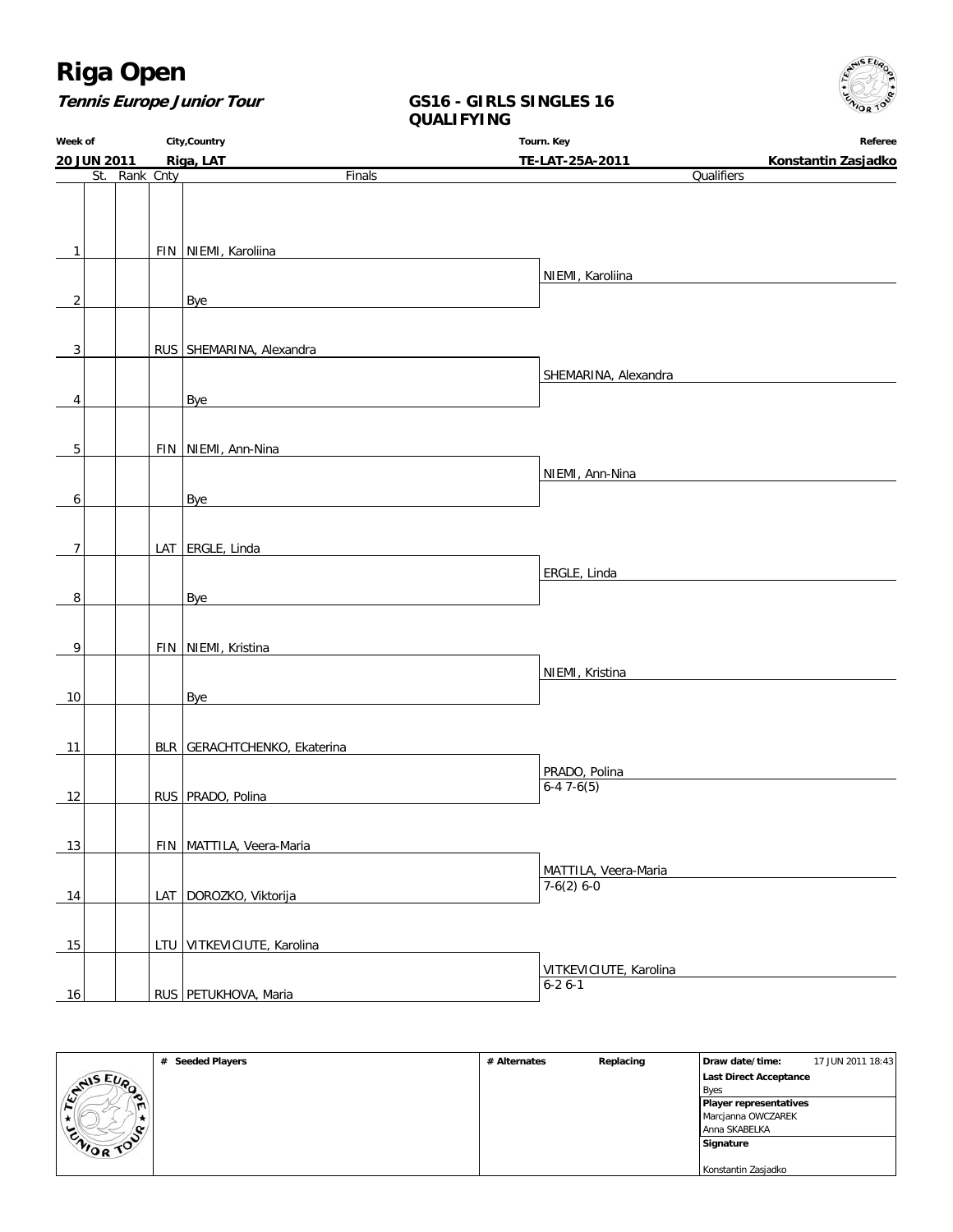| <b>Riga Open</b><br><b>Tennis Europe Junior Tour</b> |             |           |            |                                | <b>DRAW</b>                                 | <b>BS16 - BOYS SINGLES 16 MAIN</b>        |                                            | AIS EU<br>OR TO                           |
|------------------------------------------------------|-------------|-----------|------------|--------------------------------|---------------------------------------------|-------------------------------------------|--------------------------------------------|-------------------------------------------|
| City, Country<br>Week of                             |             |           |            |                                |                                             |                                           | Referee                                    |                                           |
|                                                      | 20 JUN 2011 |           |            | Riga, LAT                      |                                             | TE-LAT-25A-2011                           |                                            | Konstantin Zasjadko                       |
|                                                      | St.         | Rank Cnty |            | Round 1                        | Round <sub>2</sub>                          | Quarterfinals                             | Semifinals                                 | Final                                     |
| 1                                                    |             | 17        | <b>CYP</b> | CHRYSOCHOS, P [1]              |                                             |                                           |                                            |                                           |
| $\overline{2}$                                       |             | 581       | <b>BLR</b> | PRUDNIKAU, Aliaksandr 6-1 6-0  | CHRYSOCHOS, P [1]                           |                                           |                                            |                                           |
| 3                                                    |             | 901       |            | RUS   VANAG, Evgeny            |                                             | CHRYSOCHOS, P [1]<br>$6 - 26 - 0$         |                                            |                                           |
| 4                                                    |             | WC   1058 | LAT        | RIBAKOVS, Nikita               | RIBAKOVS, Nikita<br>$6 - 06 - 1$            |                                           |                                            |                                           |
| 5                                                    |             | 618       |            | UKR   KAPSHUK, Artem           |                                             |                                           | CHRYSOCHOS, P [1]<br>$7-56-2$              |                                           |
| 6                                                    | Q           | 1058      | FIN        | HELLSTROEM, Niklas             | HELLSTROEM, Niklas<br>$7-6(7)$ 6-2          |                                           |                                            |                                           |
| 7                                                    |             | 901       | FIN        | KOSONEN, Mika                  |                                             | KOSONEN, Mika<br>$6 - 06 - 0$             |                                            |                                           |
| 8                                                    |             | 345       | EST        | SAAR, Karl Kiur [8]            | KOSONEN, Mika<br>$6 - 06 - 3$               |                                           |                                            |                                           |
| 9                                                    |             | 109       | LTU        | OZELIS, Almantas [4]           |                                             |                                           |                                            | CHRYSOCHOS, P [1]<br>$6 - 26 - 0$         |
| 10                                                   |             | 874       | <b>RUS</b> | <b>TSIRKUN, Nikita</b>         | <b>OZELIS, Almantas [4]</b><br>$6 - 36 - 1$ |                                           |                                            |                                           |
| 11                                                   | Q           | 1237      | <b>FIN</b> | SOOME, Lauri                   |                                             | OZELIS, Almantas [4]<br>$7-57-5$          |                                            |                                           |
| 12                                                   |             | 388       | GRE        | THEODOROU, E                   | THEODOROU, E<br>$6 - 26 - 4$                |                                           |                                            |                                           |
| 13                                                   | WC.         | 1003      | LAT        | <b>BUCENS, Reinis</b>          |                                             |                                           | <b>BRUGNEROTTO, M [7]</b><br>$6 - 3$ 6 - 1 |                                           |
| 14                                                   | Q           | 1237      | NOR        | MARUM, Victor                  | MARUM, Victor<br>$6-16-2$                   |                                           |                                            |                                           |
| 15                                                   |             | 606       | <b>RUS</b> | KUKHARENKO, A                  |                                             | <b>BRUGNEROTTO, M [7]</b><br>$6 - 26 - 2$ |                                            |                                           |
| 16                                                   |             | 327       | ITA        | <b>BRUGNEROTTO, M [7]</b>      | BRUGNEROTTO, M [7]<br>$6 - 46 - 1$          |                                           |                                            |                                           |
| 17                                                   |             | 161       | <b>CYP</b> | <b>IOANNIDES, C [6]</b>        |                                             |                                           |                                            | <b>BUGAILISKIS, M [2]</b><br>$7-6(5)$ 6-4 |
| 18                                                   |             | 963       | FIN        | TUOMPO, Werneri                | <b>IOANNIDES, C [6]</b><br>$6 - 36 - 2$     |                                           |                                            |                                           |
|                                                      | LL          | 1237      |            | CYP   IAKOVIDES, C             |                                             | <b>IOANNIDES, C [6]</b>                   |                                            |                                           |
| 19                                                   |             |           |            |                                | KABANOV, Ivan                               | $6 - 16 - 3$                              |                                            |                                           |
| 20                                                   |             | 833       |            | RUS   KABANOV, Ivan            | $6 - 06 - 3$                                |                                           | STAVROPOULOS, V [3]                        |                                           |
| 21                                                   | Q           | 874       | FIN        | KAVERINEN, Julius              | KAVERINEN, Julius                           |                                           | $1-6$ 7 $-5$ 6 $-3$                        |                                           |
| 22                                                   |             | 472       | LAT        | LOSBERGS, Mikus                | $6-27-6(4)$                                 | STAVROPOULOS, V[3]                        |                                            |                                           |
| 23                                                   | Q           |           | EGY        | ATTIA, Raed                    | STAVROPOULOS, V [3]                         | $6 - 3$ 3 $-6$ 6 $-1$                     |                                            |                                           |
| 24                                                   |             | 68        |            | GRE STAVROPOULOS, V [3]        | $6 - 26 - 3$                                |                                           |                                            | <b>BUGAILISKIS, M [2]</b>                 |
| 25 <sub>1</sub>                                      | WC          | 145       |            | RUS   MAKAROV, Pavel [5]       | <b>MAKAROV, Pavel [5]</b>                   |                                           |                                            | $6 - 36 - 2$                              |
| 26                                                   | Q           |           |            | EGY   SHAWKY, Gasser           | $6 - 0 6 - 1$                               | <b>MAKAROV, Pavel [5]</b>                 |                                            |                                           |
| 27                                                   |             |           |            | 1003   EST   BRASCHINSKY, Alan |                                             | $6 - 36 - 3$                              |                                            |                                           |

**www.riga-open.lv www.tenniseurope.org # Seeded Players # Lucky Losers Replacing Draw date/time:** 19 JUN 2011 18:16  **Last Direct Acceptance** EVAIS EURO 1 CHRYSOCHOS, Petros 1 ZEMAITELIS, Kasparas Werneri TUOMPO (FIN) 939 2 BUGAILISKIS, Mantas 3 STAVROPOULOS, Vasilios  **Player representatives**  $\star$ 4 OZELIS, Almantas Greta KEREZAITE ENIOR TOO 5 MAKAROV, Pavel Vera LAPKO 6 IOANNIDES, Constantinos  **Signature** 7 BRUGNEROTTO, Marco 8 SAAR, Karl Kiur Konstantin Zasjadko

6-0 6-0

 **BUGAILISKIS, M [2]**

 **BUGAILISKIS, M [2]** 4-6 6-2 7-6(2)

 SINKKO, Henrik  $6 - 17 - 5$ 

 VON TROIL, Filip 7-5 6-3

 **BUGAILISKIS, M [2]**

### **Tennis Europe Junior Tour**

28 | 755 | FIN SINKKO, Henrik  $29$  Q LTU STROPUS, Jonas  $30 \vert \Omega \vert$  FIN VON TROIL, Filip 31 WC 1623 LAT GULBIS, Gustavs

32 38 LTU **BUGAILISKIS, M [2]** 6-0 6-0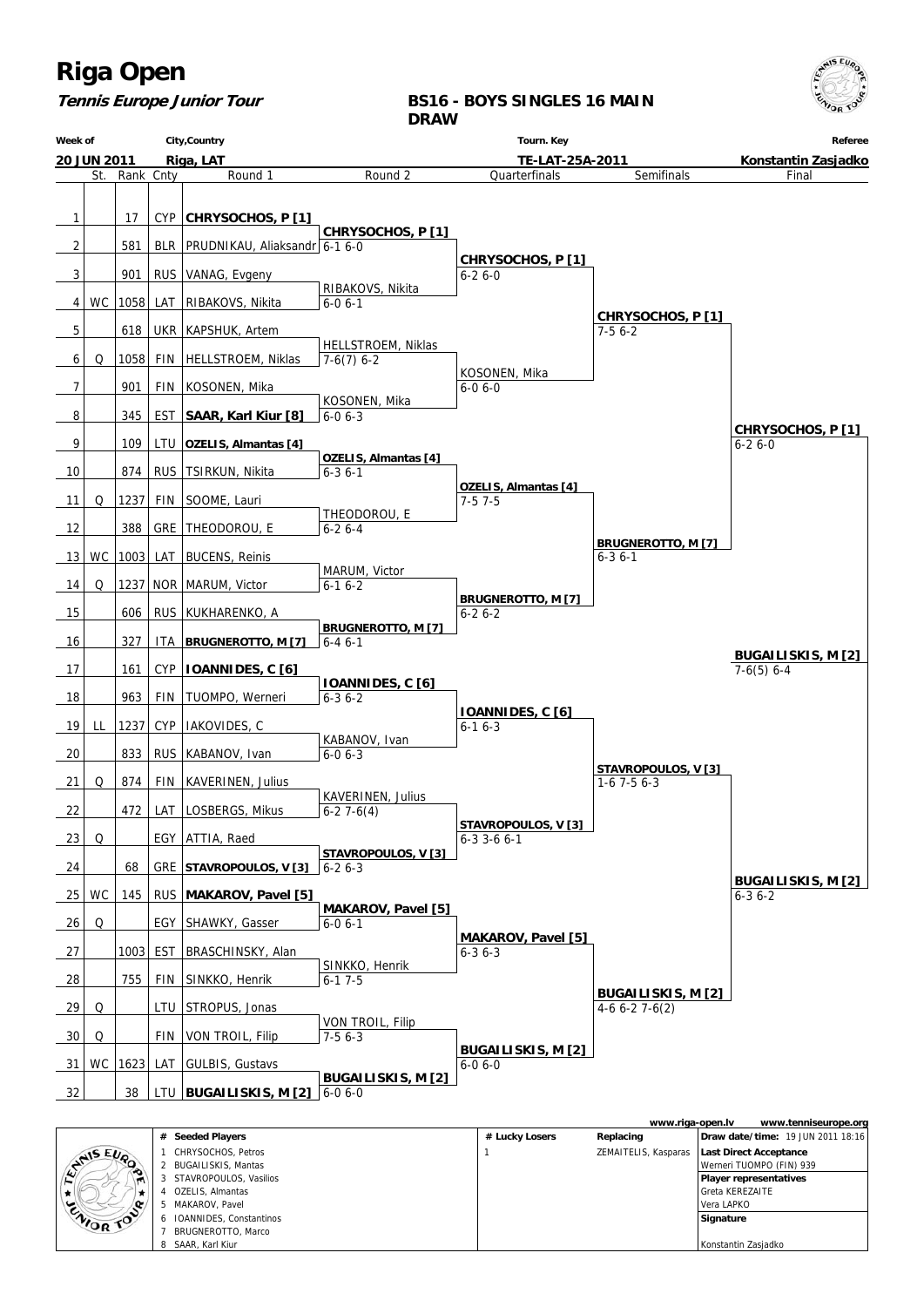#### **Tennis Europe Junior Tour**

#### **BD16 - BOYS DOUBLES 16 MAIN DRAW**

**Week of 20 JUN 2011 City,Country Riga, LAT Tourn. Key TE-LAT-25A-2011 Referee Konstantin Zasjadko** St. Rank Cnty **Round 1** 1 109 38 LTU LTU **BUGAILISKIS, Mantas [1] OZELIS, Almantas**  $\mathfrak{D}$ **WC** 1776 RUS LAT | PETROVS, Daniels RACHKOVSKIY, Ilia  $3$  | 963 901 FIN FIN KOSONEN, Mika TUOMPO, Werneri 4 1058 833 LAT RUS | KABANOV, Ivan RIBAKOVS, Nikita 5 145 65 RUS RUS **BOBROV, Bogdan [3] MAKAROV, Pavel** 6 606 BLR RUS | KUKHARENKO, Alexander SOSULNIKOV, Vladimir 7 WC EGY EGY | EL TAMIMI, Tarek ZAGHLOUL, Aly 8 1237 CYP CYP IAKOVIDES, Charilaos-Marios STYLIANOU, Andreas 9 345 1003 EST EST | BRASCHINSKY, Alan SAAR, Karl Kiur 10 755 874 FIN FIN KAVERINEN, Julius SINKKO, Henrik 11 **WC** EGY EGY ATTIA, Raed SHAWKY, Gasser 12 388 68 GRE GRE STAVROPOULOS, V [4]  **THEODOROU, Eleftherios** 13 472 327 LAT ITA BRUGNEROTTO, Marco LOSBERGS, Mikus 14 1237 FIN NOR | MARUM, Victor VON TROIL, Filip 15 **WC** LAT LAT | NEDOVIS, Kirils VOZNARSKIS, Peter 16 | 161 17 CYP  **IOANNIDES, Constantinos** CYP **CHRYSOCHOS, Petros [2] Quarterfinals BUGAILISKIS, Mantas [1] OZELIS, Almantas** 6-0 6-0 KOSONEN, Mika TUOMPO, Werneri 6-1 6-3  **BOBROV, Bogdan [3] MAKAROV, Pavel** 6-0 6-0 IAKOVIDES, Charilaos-Marios STYLIANOU, Andreas 6-2 4-6 [10-7] BRASCHINSKY, Alan SAAR, Karl Kiur w.o.  **STAVROPOULOS, V [4] THEODOROU, Eleftherios** 7-5 6-4 BRUGNEROTTO, Marco LOSBERGS, Mikus 6-1 4-6 [10-1]  **CHRYSOCHOS, Petros [2] IOANNIDES, Constantinos** 6-0 6-1 Semifinals  **BUGAILISKIS, Mantas [1] OZELIS, Almantas** w.o.  **BOBROV, Bogdan [3] MAKAROV, Pavel** 6-1 6-2  **STAVROPOULOS, V [4] THEODOROU, Eleftherios** 6-2 5-7 [10-7]  **CHRYSOCHOS, Petros [2] IOANNIDES, Constantinos** 6-1 5-7 [10-5] Final  **BUGAILISKIS, Mantas [1] OZELIS, Almantas** 6-4 7-5  **CHRYSOCHOS, Petros [2] IOANNIDES, Constantinos** 6-1 6-3  **CHRYSOCHOS, Petros [2] IOANNIDES, Constantinos** 6-3 4-6 [10-3]

|                  |                            |              | www.riga-open.ly |                                  | www.tenniseurope.org |
|------------------|----------------------------|--------------|------------------|----------------------------------|----------------------|
|                  | # Seeded Players           | # Alternates | Replacing        | Draw date/time:                  | 20 JUN 2011 16:35    |
| <b>STAIS EUP</b> | <b>BUGAILISKIS, Mantas</b> |              |                  | Last Direct Acceptance           |                      |
|                  | OZELIS, Almantas           |              |                  | Iakovides / Stylianou (3B, 1237) |                      |
| $\blacksquare$   | CHRYSOCHOS, Petros         |              |                  | <b>Player representatives</b>    |                      |
|                  | IOANNIDES, Constantinos    |              |                  | l Natalia BELOVA                 |                      |
| o                | BOBROV, Bogdan             |              |                  | l Anna SHORSHER                  |                      |
| <b>CAIOR TOO</b> | MAKAROV, Pavel             |              |                  | Signature                        |                      |
|                  | 4 STAVROPOULOS, Vasilios   |              |                  |                                  |                      |
|                  | THEODOROU, Eleftherios     |              |                  | Konstantin Zasjadko              |                      |